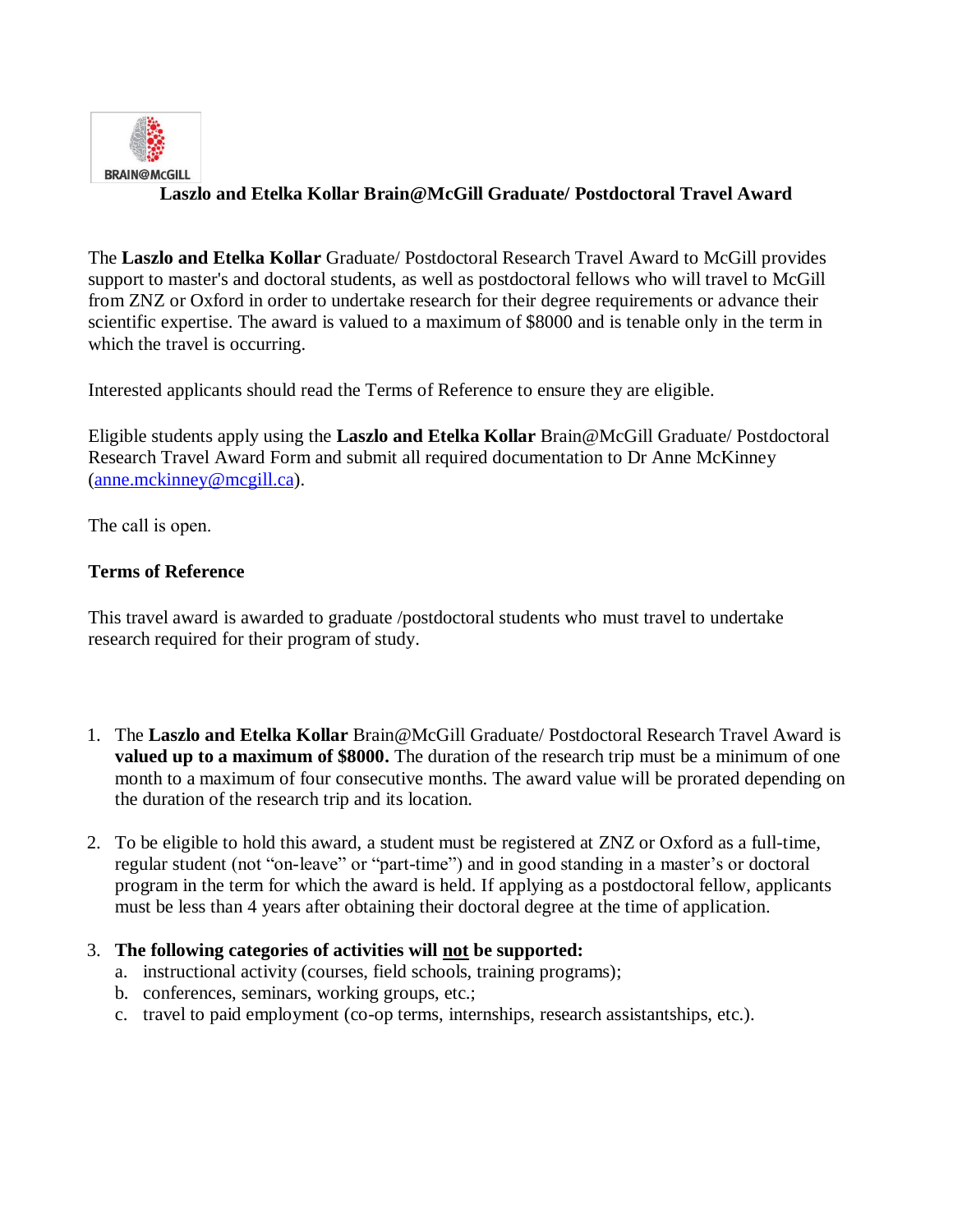- 4. Students or postdoctoral fellows are eligible to hold no more than one **Laszlo and Etelka Kollar** Brain@McGill Graduate Research Travel Award during their degree program.
- 5. Recipients of a Graduate Research Travel Award may accept other scholarship support from external sources.
- 6. Application is made for the **Laszlo and Etelka Kollar** [Brain@McGill Graduate/ Postdoctoral](http://www.sfu.ca/content/dam/sfu/dean-gradstudies/scholarships/Travel/GIRTA-Application.pdf) [Research Travel Award form](http://www.sfu.ca/content/dam/sfu/dean-gradstudies/scholarships/Travel/GIRTA-Application.pdf) including the following:
	- a. the name and contact information of the host supervisor, and name and location of the foreign institution where you intend to pursue your research/study activities
	- b. a list of scholarly contributions (publications, conference papers, etc.) and graduate awards received;
	- c. a statement of the research to be conducted, including description of research, relevance, contribution to the student's development as a researcher, and justification for travel (maximum two pages);
	- d. a letter of support from the senior supervisor, indicating the relevance of travel to the research and their permission
	- e. completion of the one-page budget summary form, including dates of travel, travel costs, accommodation, and living expenses. (It is not necessary for these costs to equal or exceed the value of the award.)
	- f. a letter of invitation and agreement from the host lab at McGill.
- 7. Awards are made by the Brain@McGill Awards Committee and adjudicated based on the following criteria:
	- a. academic ability, based on transcripts and scholarly contributions;
	- b. the research proposal;
	- c. justification for travel and contribution of travel to the development of the student as a researcher.

## **Process**

1. Eligible students and postdoctoral fellows must submit all the documentation required directly to [anne.mckinney@mcgill.ca](mailto:anne.mckinney@mcgill.ca) for the internal deadline.

**Eligibility criteria** - Eligibility criteria for this award are outlined in the Terms of Reference. Please note that incomplete applications will be rejected.